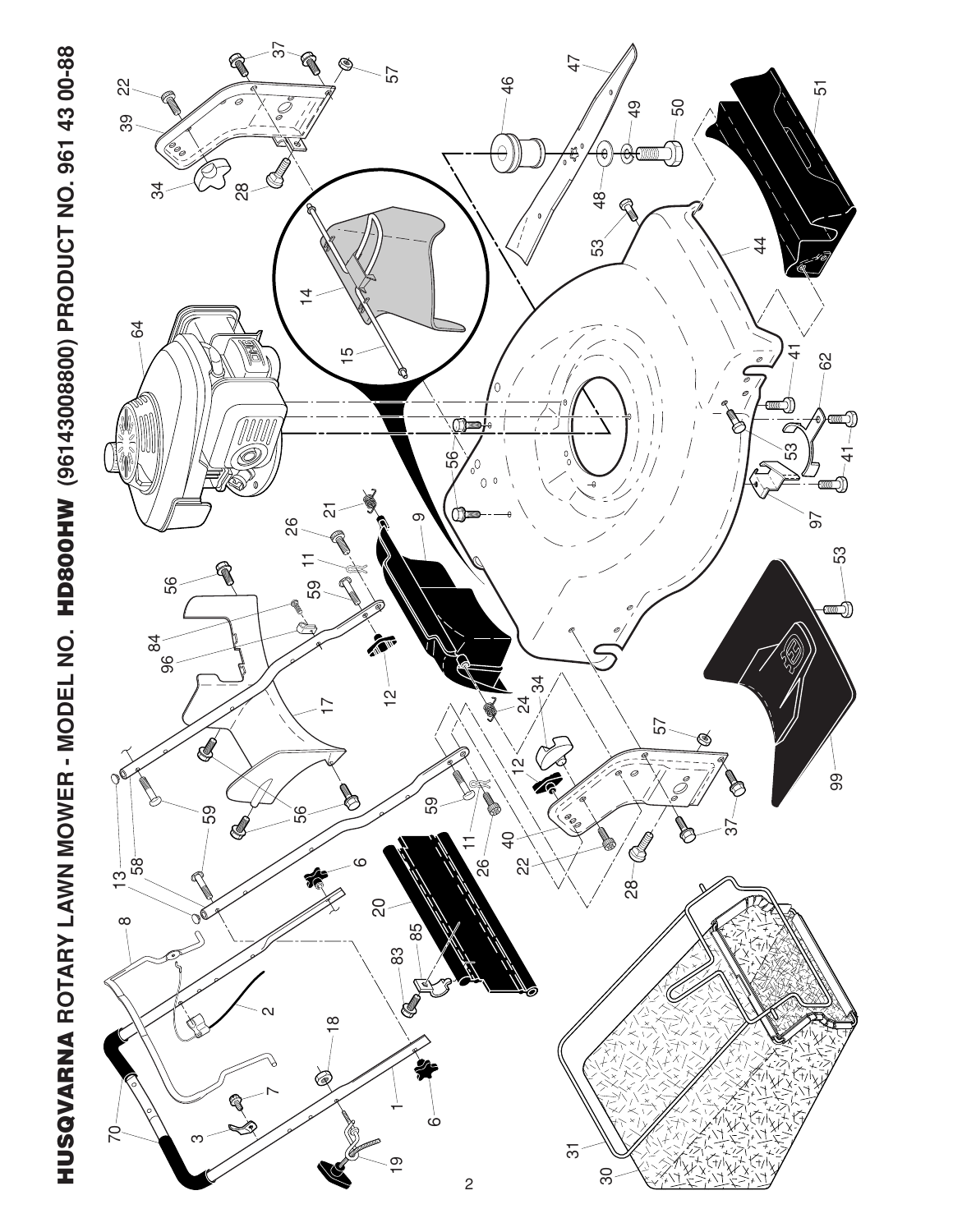HUSQVARNA ROTARY LAWN MOWER - MODEL NO. HD800HW (96143008800) PRODUCT NO. 961 43 00-88 **ROTARY LAWN MOWER - MODEL NO. HD800HW (96143008800) PRODUCT NO. 961 43 00-88 HUSQVARNA** 

| <b>DESCRIPTION</b>                 | Screw, Dogpoint 3/8-16 x 1-1/8<br>Kit, Lawn Mower Housing    | Blade Adapter / Pulley     | Blade, 22"      | Washer, Hardened                   | Washer, Helical               | Screw, Machine, Hex Head           | $3/8 - 24 \times 1 - 3/8$ Grade 8 | Front Baffle               | Screw                        | Screw, Hex Washer Head            | #13 $\times$ 3/4          | Nut, Hex                                     | Lower Handle        | Handle Bolt         | <b>Belt Retainer</b> | Engine, Honda, Model Number | GCV160-LAOS3A                     |                                   |                                                 | Grip, Foam        | Screw, Hex Washer Head                    | Fastener, Push               | Mounting Bracket,    | Rear Skirt                    | Clip, Cable               | <b>Belt Keeper</b>                   | Front Shroud Assembly  | Operator's Manual, English / French |
|------------------------------------|--------------------------------------------------------------|----------------------------|-----------------|------------------------------------|-------------------------------|------------------------------------|-----------------------------------|----------------------------|------------------------------|-----------------------------------|---------------------------|----------------------------------------------|---------------------|---------------------|----------------------|-----------------------------|-----------------------------------|-----------------------------------|-------------------------------------------------|-------------------|-------------------------------------------|------------------------------|----------------------|-------------------------------|---------------------------|--------------------------------------|------------------------|-------------------------------------|
| PART<br>NO.                        | 532 15 04-06<br>532 43 85-35<br>532 42 17-82<br>532 42 18-25 |                            |                 | $.85$ 10-74<br>85 02-63<br>532     | 532                           | 85 10-84<br>532                    |                                   |                            | 532 43 71-31<br>532 43 73-45 | 8174113-12                        |                           | 532 15 53-77<br>532 44 11-97<br>532 19 15-74 |                     |                     | 4350-59<br>532       |                             |                                   |                                   |                                                 |                   | 532 18 27-48<br>532 75 00-97              | 532 42 81-24<br>532 43 45-30 |                      |                               | 532 19 79-91              | 532 43 48-93<br>532 43 73-89         |                        | 4459-28<br>532                      |
| KEY<br>$\frac{1}{2}$               | $\overline{4}$<br>$\frac{1}{4}$                              | $\frac{4}{6}$              | 47              | $\frac{8}{4}$                      | $\frac{9}{4}$                 | 50                                 |                                   | 51                         | 53                           | 56                                |                           | 57                                           | 58                  | 59                  | 89                   | 84                          |                                   |                                   |                                                 | 20                | 83                                        | 84                           | 85                   |                               | 96                        | 50                                   | 99                     |                                     |
| $\overline{6}$<br><b>DESCRIPTI</b> | le Assembly<br>(Includes Foam Grip)<br>Upper Hand            | Cable, Engine Zone Control | Bracket, Upstop | Handle Knob, Star                  | $16 \times 5/8$<br>Screw #10- | Control Bar                        | Rear Door Assembly                | Hairpin, Door/Handle Pivot | Handle Knob, Standard        | Handle Bar<br>Plug, Lower         | <b>Clipping Deflector</b> | Handle, Clipping Deflector                   | Rear Baffle         | Keps Locknut 1/4-20 | Rope Guide           | Rear Skirt                  | r Door, LH, Black<br>Spring, Rear | Screw, Panhead, Torx #20          | r Door, RH, Grey<br>Spring, Rear<br>Screw, Rear | Door/Handle Pivot | $e$ 5/16-18 $\times$ 5/8<br>Bolt, Carriag | Grassbag                     | Frame, Grass Catcher | Bracket, Grassbag             | Head 1/4-20<br>Screw, Hex | Handle Bracket, LH                   | Handle Bracket, RH     |                                     |
| <b>PART<br/>NO.</b><br>KEY<br>NO.  | 532 18 62-96                                                 | 03-86<br>$\frac{4}{4}$     | 4300-34<br>532. | 23-98<br>$\frac{\infty}{1}$<br>532 | 1788-48<br>532                | 68-12<br>532                       | $13 - 90$<br>444<br>532           | 55-75<br>532               | 19-38<br>တ<br>532            | $75 - 16$<br>$\frac{3}{4}$<br>532 | 532                       | 2 43 71-32<br>2 43 72-73<br>532              | $12 - 38$<br>532 43 | 20-04<br>13.<br>532 | 1947-88<br>532       | 532 44 45-37                | 4199-49<br>532                    | $18 - 41$<br>$\frac{4}{4}$<br>532 | 99-48<br>$\frac{4}{3}$<br>532                   | 99-45<br>532      | $05 - 05$<br>4 2 3<br>4 2 3<br>872        | 85-84<br>532                 | $99 - 51$<br>532     | 81-34<br>$\frac{3}{4}$<br>532 |                           | 25-31<br>$\frac{4}{4}$<br>532<br>532 | 05-26<br>$\frac{4}{4}$ |                                     |
|                                    | $\overline{\phantom{0}}$                                     |                            |                 |                                    |                               | $\alpha \circ \alpha \circ \alpha$ |                                   |                            |                              |                                   |                           |                                              |                     |                     | 2 1 2 4 5 6 6 6      |                             |                                   |                                   | 2524688                                         |                   |                                           |                              | $\overline{\Omega}$  |                               |                           |                                      |                        |                                     |

NOTE: All component dimensions given in U.S. inches. 1 inch = 25.4 mm. IMPORTANT: Use only Original Equipment Manufacturer (O.E.M.) replacement parts.<br>Failure to do so could be hazardous, damage your lawn mower and void yo **NOTE:** All component dimensions given in U.S. inches. 1 inch = 25.4 mm. **IMPORTANT:** Use only Original Equipment Manufacturer (O.E.M.) replacement parts. Failure to do so could be hazardous, damage your lawn mower and void your warranty.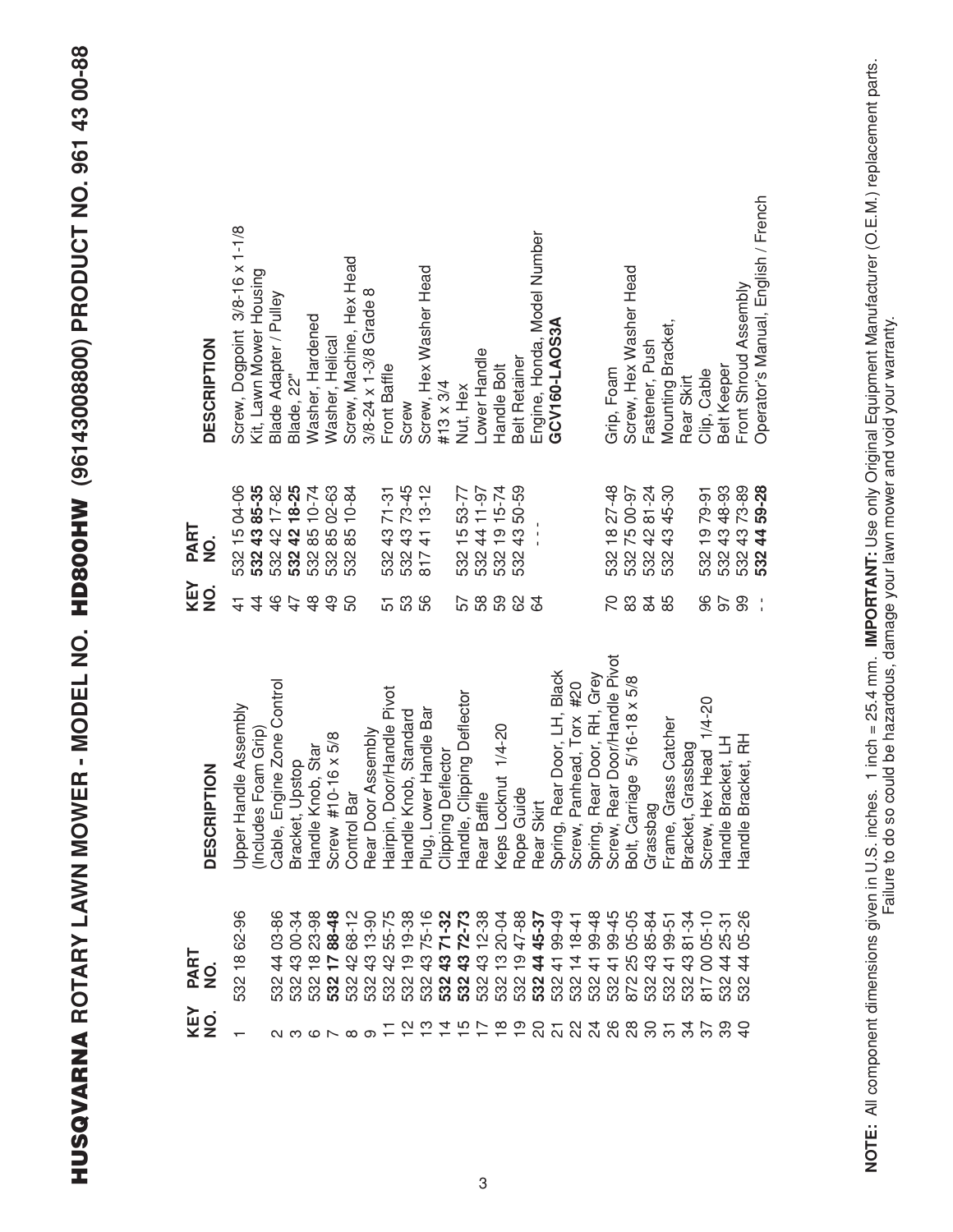

HUSQVARNA ROTARY LAWN MOWER - MODEL NO. HD800HW (96143008800) PRODUCT NO. 961 43 00-88 **ROTARY LAWN MOWER - MODEL NO. HD800HW (96143008800) PRODUCT NO. 961 43 00-88 HUSQVARNA**